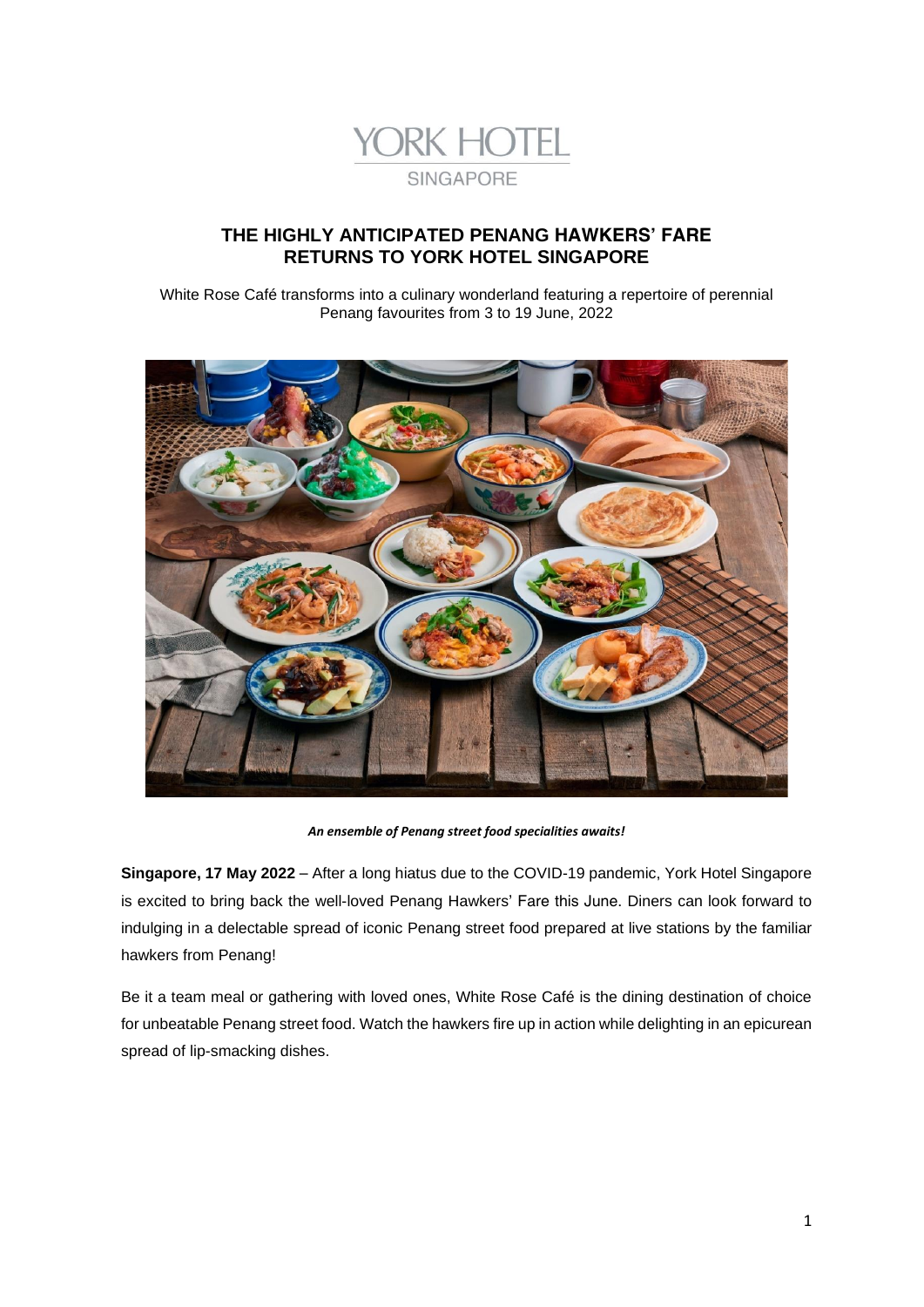

Fill the tummy with endless servings of 'must-haves' such as the aromatic and crispy *Ban Chang Kueh*; *Penang Rojak*; *Penang Laksa*; *Char Kway Teow*; *Penang Prawn Mee*; *Nasi Lemak with Nyonya Kapitan Chicken*, and the crowd-pleaser *Roti Canai*. Finally, cap off the dining experience with the refreshing *Ice Kachang*, *Chendol,* Calamansi juice, freshly brewed coffee, and tea.

## **Penang Hawkers' Fare Lucky Draw**

By dining with us, patrons stand to win the following prizes from York Hotel Singapore - a complimentary two-night weekend stay in a Premier Room inclusive of buffet breakfast and a S\$100 dining voucher; one-night weekend stay in a Deluxe Room inclusive of a S\$50 dining voucher; a 'Treasured Flavours of Singapore' à la carte Buffet Lunch at White Rose Café for six persons.

The **Penang Hawkers' Fare** is available from **3 June to 19 June, 2022** for buffet lunch and dinner.

- **Time:** 12 p.m. to 2.30 p.m. (Lunch) 6.30 p.m. to 10.00 p.m. (Dinner)
- **Price:** S\$38\* per adult, S\$23\* per child below 12 years of age, Mondays to Fridays S\$42\* per adult, S\$27\* per child below 12 years of age, Saturdays and Sundays

For enquiries, please visit **www.yorkhotel.com.sg** or call **White Rose Café** at **(65) 6737 0511**.

*\*Prices are subject to 10% service charge and prevailing Goods and Services Tax (GST).*

###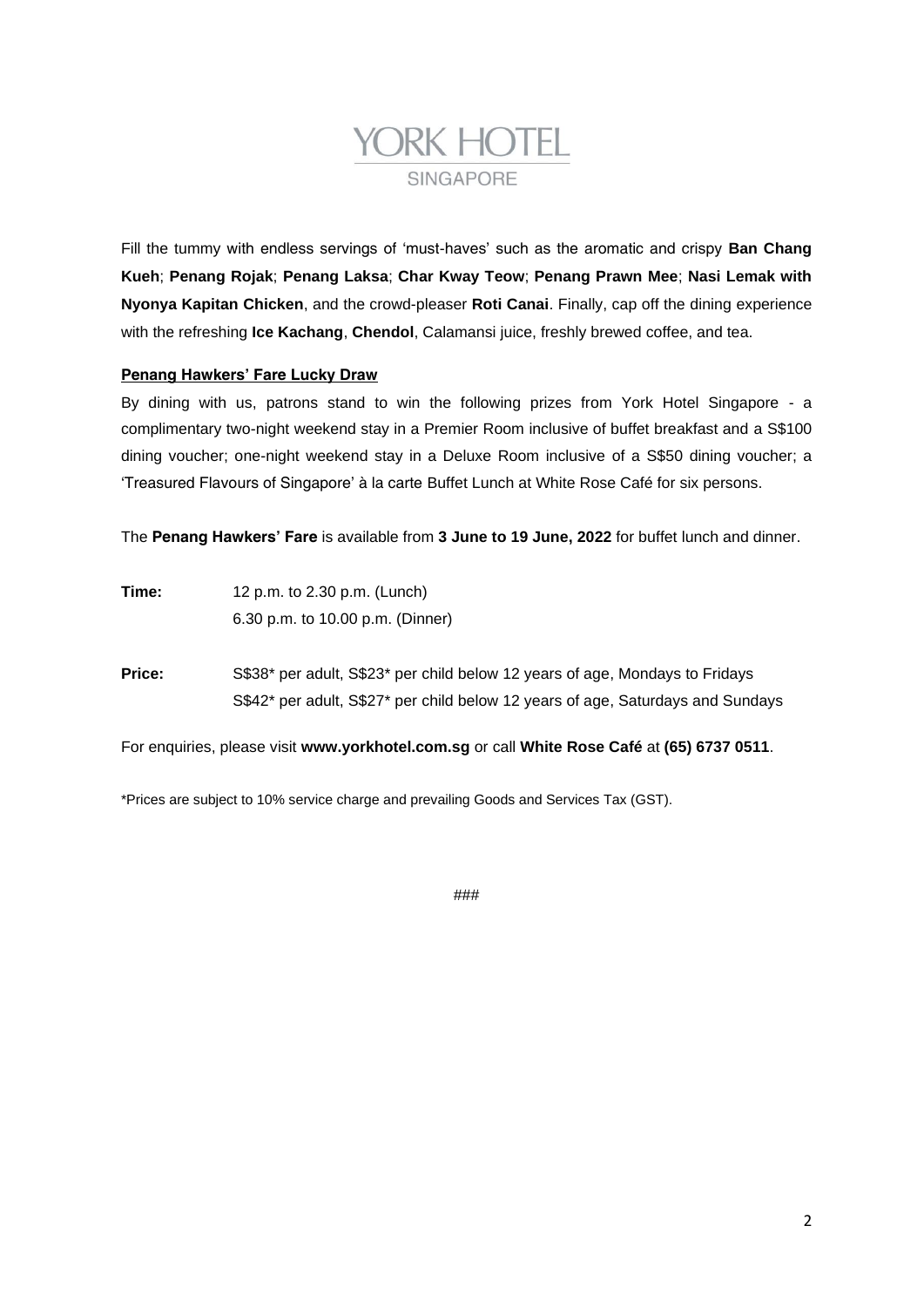

# **ANNEX A**

## **TRADITIONAL HAWKER FAVOURITES**

Immerse in a distinctive *Penangite* food experience, savour the authentic flavour of each dish created from recipes perfected by years of experience and some handed down from one generation to another, each with a reputation to boast.

## **Penang Rojak**

The key to Penang *Rojak* is the *rojak* sauce mixture, which uses good quality *hae-ko* (prawn paste) and each hawker has his proprietary recipe. This salad usually includes diced cucumbers, refreshing *jambu* and pineapples.

## **Cuttlefish Kang Kong**

Matched with a sweet and slightly spicy sauce, this unassuming yet moreish plateful of crunchy cuttlefish and water convolvulus is a well-loved quintessential street food. True to its Penang roots, a final drizzle of quality *hae-ko* tops this simple dish.

## **Nasi Lemak with Nonya Chicken Kapitan**

Fragrant *nasi lemak* rice is paired with a succulent Nonya chicken *Kapitan;* an adaptation of the drystyle chicken curry, besides the usual condiments of homemade sambal chilli and crispy *ikan bilis*.

## **Penang Laksa**

The *Penangite* version of the *laksa* offers an appetising bowl of thick rice noodles steeped in a tangy tamarind fish-based broth. Pineapple, cucumber *Bunga kantan* (torch ginger); which gives the dish its distinctive fragrance and lashings of fresh *hae-ko* (prawn paste) provide the crowning glory.

## **Penang Prawn Mee**

Also known as *Hokkien* Prawn Mee, the comforting robust stock is a labour of love – the soup comprises prawn heads, shells and pork ribs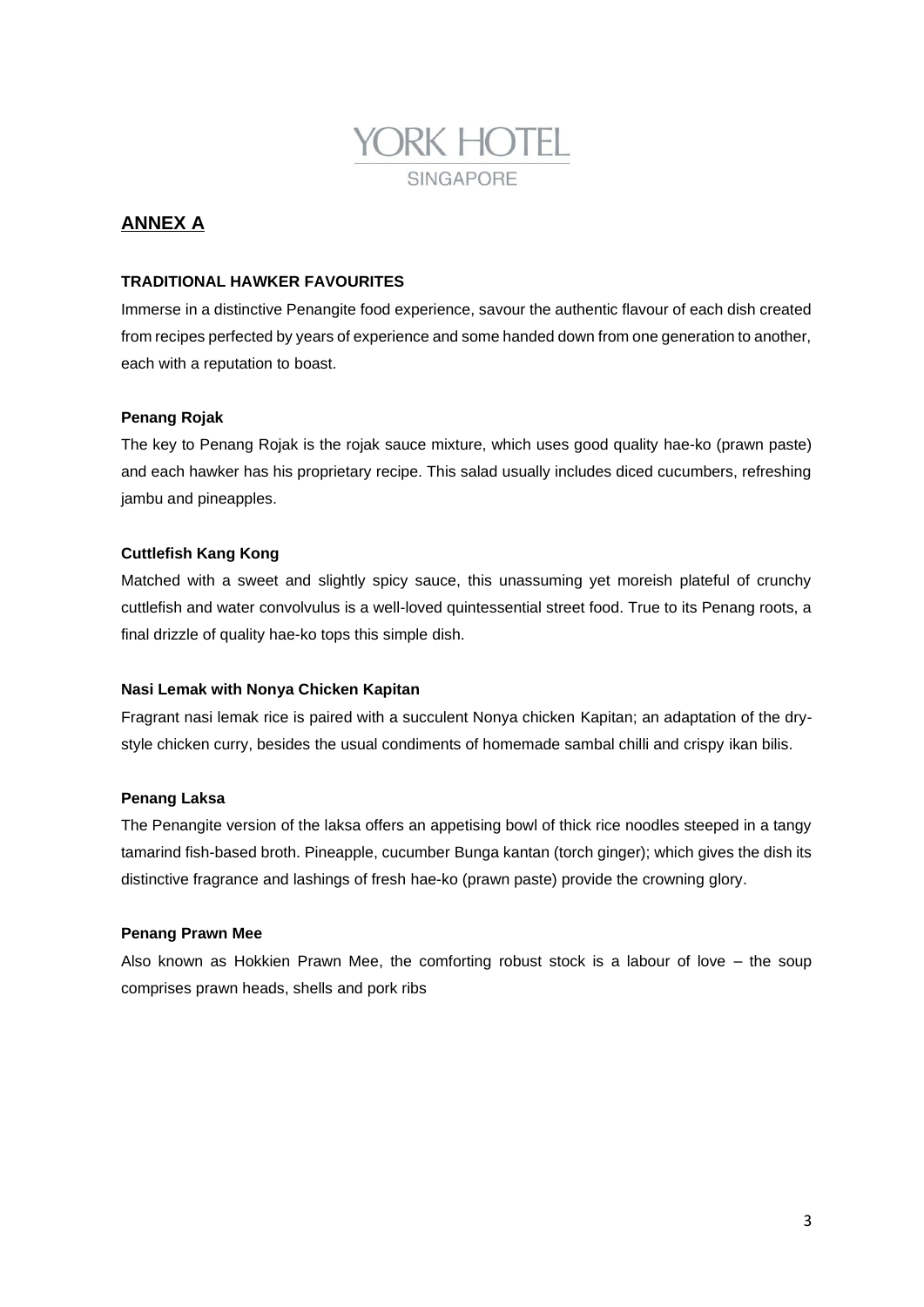# **ORK HOTEL SINGAPORE**

#### **Char Kway Teow**

Tossed over high heat which imparts an unmistakable deeply-smoky *wok-hei* or 'breath of the wok' to the dish, this rendition differs from local version in its use of thinner '*kway teow*' rice noodles and lesser sweet dark soy sauce.

## **Roti Canai**

An Indian-influenced crisp, buttery flatbread pan-fried to crisp perfection; this popular snack can be enjoyed as a meal itself at any time of the day. The crispy and fluffy texture of the flatbread is best enjoyed when shredded into bite-size pieces, fully drenched in the fragrant *Dhal* Curry or Chicken Curry. Add with a scoop of the fragrant *Sambal* Chilli for a sweet and spicy taste.

## **Lor Bak**

A popular fried snack in Penang, this comprises five-spice meat rolls, prawn fritters and deep fried bean curd served with homemade chilli sauce and a thick soy-based sauce. Painstakingly hand-rolled and marinated by the hawkers, the meat rolls are juicy with a tender bite.

## **Kway Teow Soup / Dry Kway Teow**

A comforting dish, the smooth textured *Kway Teow* (flat rice noodle) is submerged in a ladle of delicately prepared soup that is light yet refreshing, combined with a good mix of ingredients such as fish balls, fish cake, and shredded chicken. Garnish with spring onions and sliced chilli for a satisfying taste.

## **Oyster Omelette**

One cannot miss this culinary treasure among the list of popular street food in Penang. Popularly known as '*Orh-Jian',* this is a wok-fragrant combination of rice flour batter, eggs and a generous portion of oysters. The ingredients are tossed over high heat to achieve a crisp omelette.

## **Ban Chang Kueh**

Dessert lovers will not be disappointed with these piping hot golden-brown pancakes enveloping a spoonful of margarine, ground peanuts and sugar. *Ban Chang Kueh* are made in customised small round pans that result in wonderfully-crisp edges and a chewy soft interior.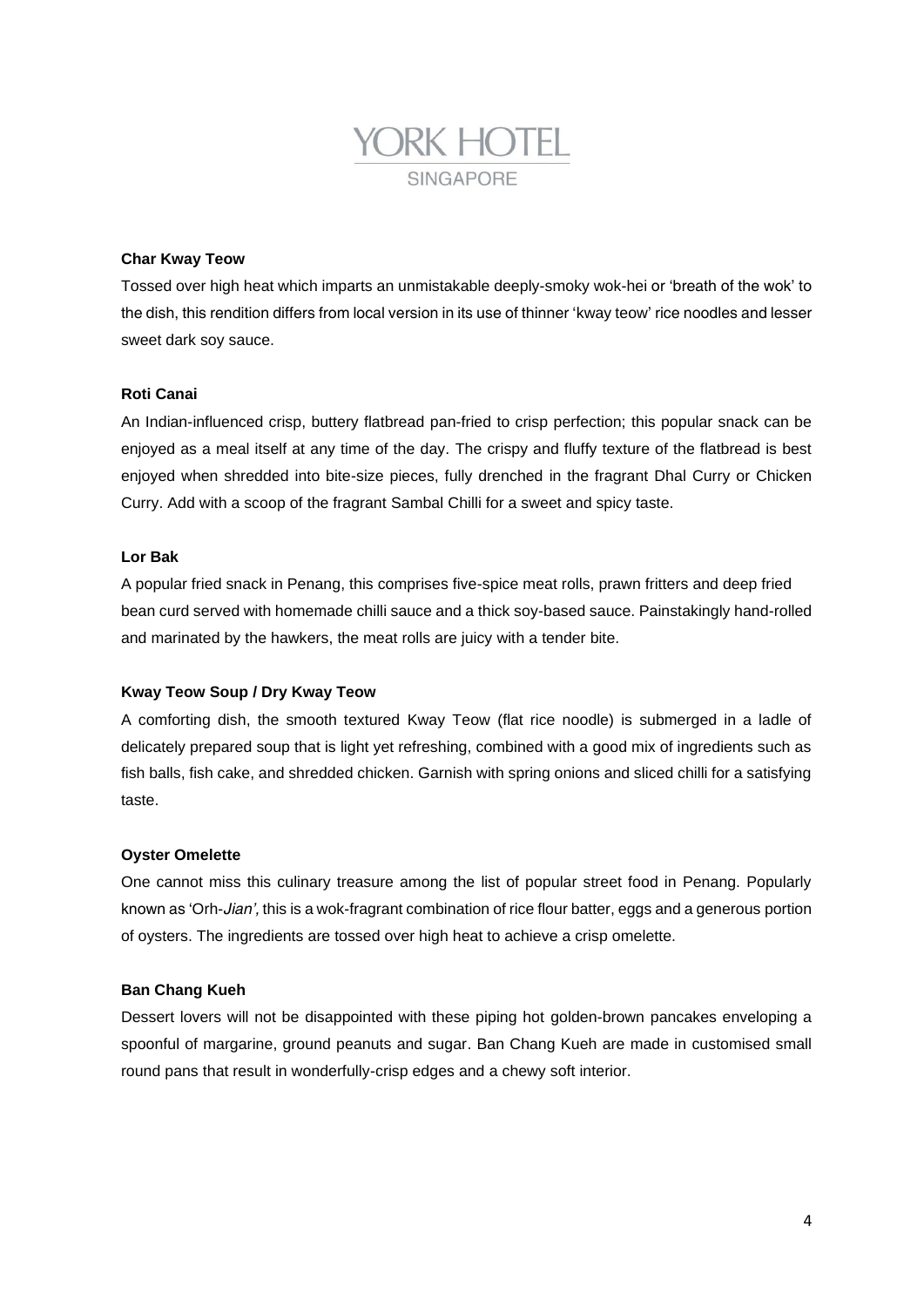

## **Ice Kachang**

The towering bowl comprises finely cold shaved ice topped with *Attap Chee* (palm seed), red beans, sweet corn and drizzled with evaporated milk, red rose syrup or *sarsi* syrup which gives a jubilant jolt in every mouthful.

## **Chendol**

A shower of shaved ice drenched in fragrant coconut milk and rich *Gula Melaka* syrup come together to create the distinguished flavour of *Chendol.* Served with chockful of red beans and green jelly noodles.